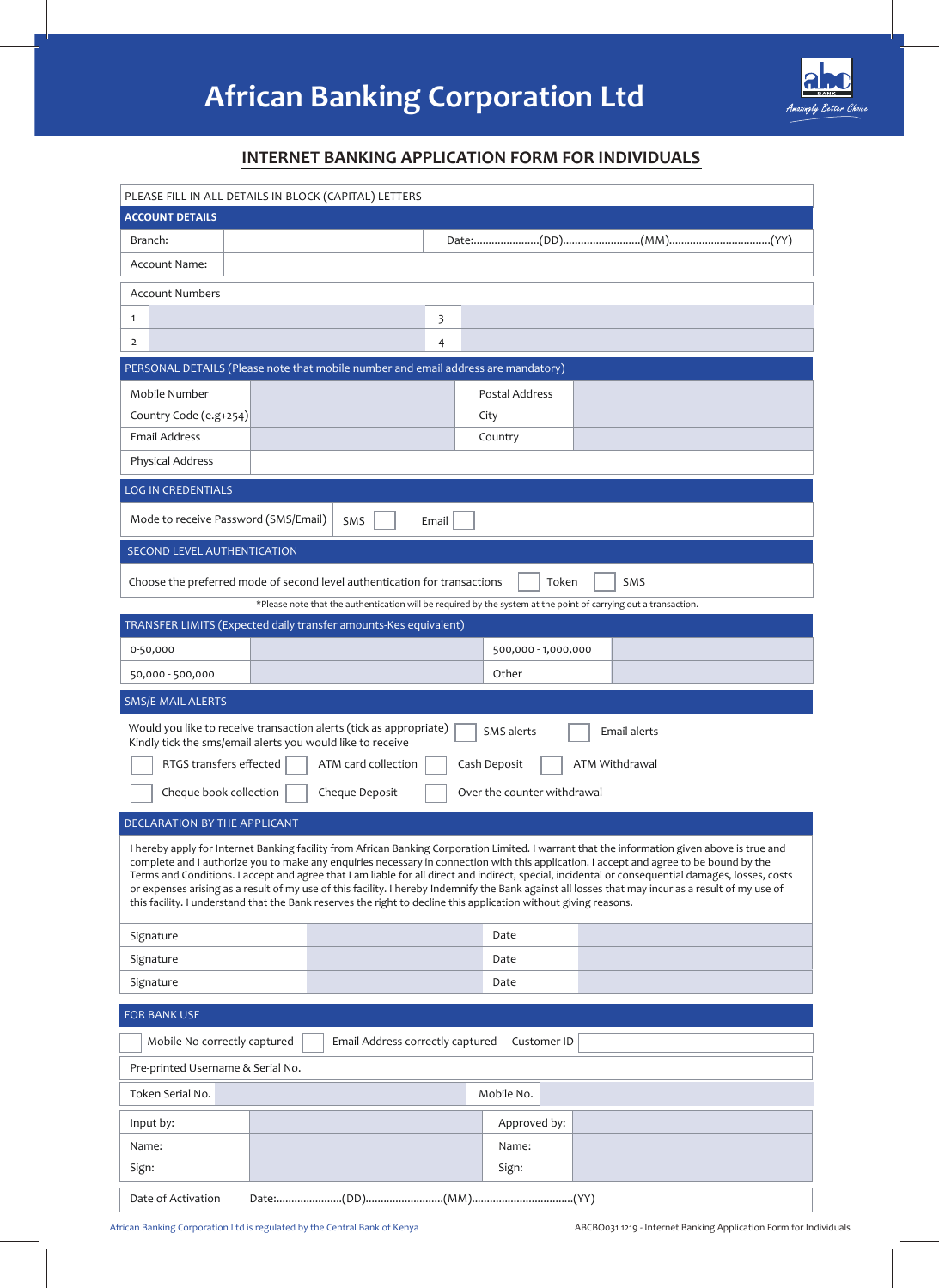# **Second Level Authentication Form for Individuals (Existing Internet Banking Users)**

| PLEASE FILL IN ALL DETAILS IN BLOCK (CAPITAL) LETTERS |  |  |  |  |
|-------------------------------------------------------|--|--|--|--|
| <b>ACCOUNT DETAILS</b>                                |  |  |  |  |
| Branch:                                               |  |  |  |  |
| Account Name:                                         |  |  |  |  |

# **SECOND LEVEL AUTHENTICATION**

|               | Choose the preferred mode of second level authentication for transactions<br><b>SMS</b><br>Token |
|---------------|--------------------------------------------------------------------------------------------------|
| Mobile Number |                                                                                                  |
| Email Address |                                                                                                  |

| <b>PICK UP OPTION</b> |                                    |
|-----------------------|------------------------------------|
| Branch                | Diaspora Desk     Courier delivery |

# **DECLARATION BT THE APPLICANT**

I hereby apply for Internet Banking Facility from African Banking Corporation Limited. I warrant that the information given above is true and complete and I authorize you to make any enquiries necessary in connection with this application. I accept and agree to be bound by the Terms and Conditions. I accept and agree that I am liable for all direct and indirect, special, incidental or consequential damages, losses, costsor expenses arising as a result of my use of this falicility. I hereby Indemnify the Bank against all losses that may incur as a result of my use of this facility. I understand that the Bank reserves the right to decline this application without giving reasons.

| Signature | Date |  |
|-----------|------|--|
| Signature | Date |  |
| Signature | Date |  |

| <b>FOR BANK USE</b>                                              |  |              |  |
|------------------------------------------------------------------|--|--------------|--|
| Mobile No correctly captured<br>Email Address correctly captured |  |              |  |
| Pre-printed Username & Serial No.                                |  |              |  |
| Token Serial No.                                                 |  | Mobile No.   |  |
| Input by:                                                        |  | Approved by: |  |
| Name:                                                            |  | Name:        |  |
| Sign:                                                            |  | Sign:        |  |
| (1, 2)<br>(0, 0)<br>$\sqrt{2}$<br>.                              |  |              |  |

Date:......................(DD)..........................(MM)..................................(YY) Date of Activation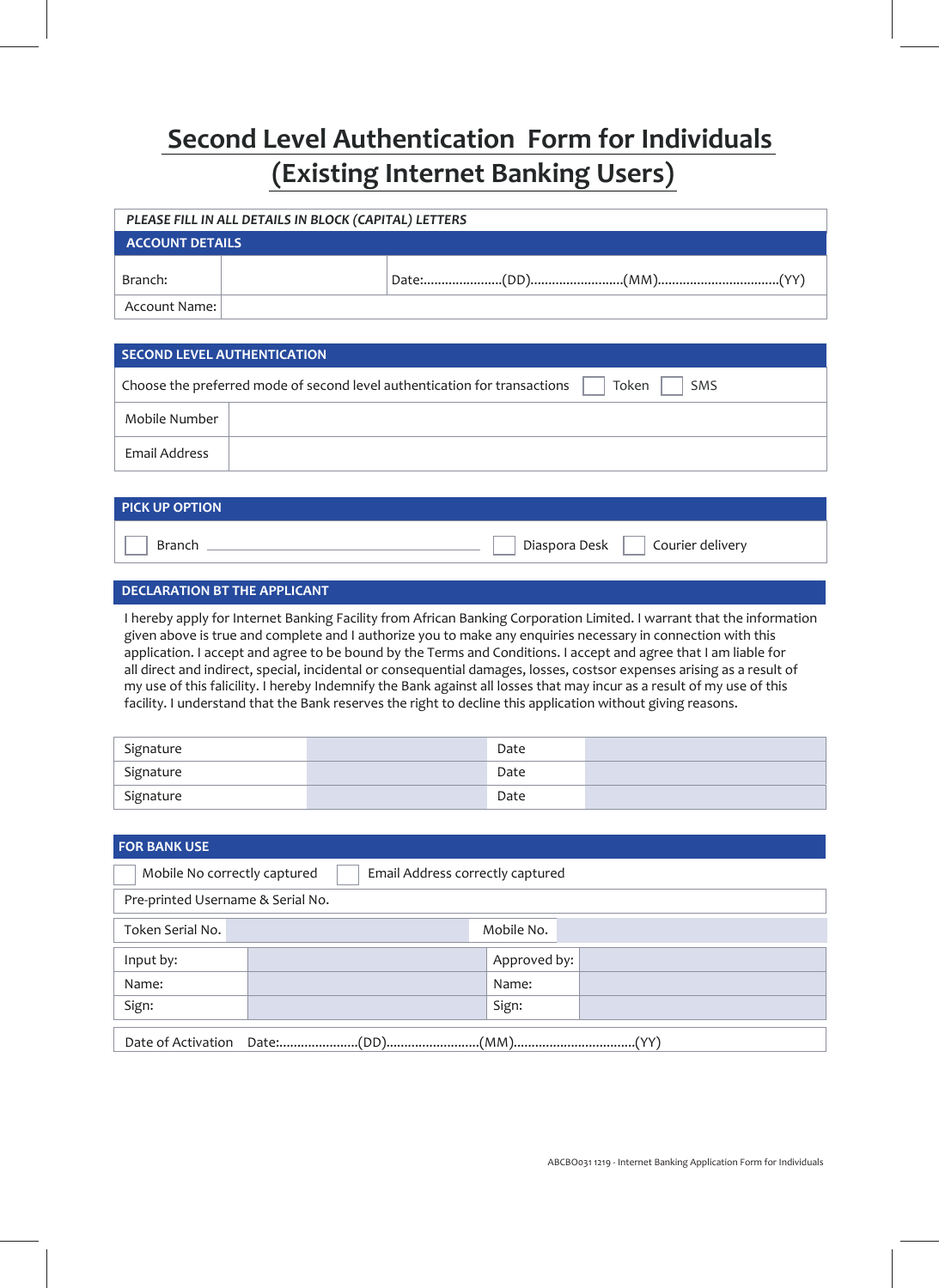# **TERMS AND CONDITIONS GOVERNING THE USE OF INTERNET BANKING**

#### *1.Definitions and interpretation*

## *1.1 In these Terms and Conditions unless the context otherwise requires:*

a) **"Bank"** means ABC Bank Limited, incorporated in Kenya as a limited liability company under the Companies Act (Cap 486 of the Laws of Kenya) and includes such Branch or Subsidiaries of the Bank as may from time to time be specified by the Bank to the Customer;

b) **"Banking Day"** means a day on which the counters of the Branch and/or the Bank Subsidiary (as applicable) are open for the transaction of ordinary business;

c) **"Bank Subsidiary"** means the subsidiary or subsidiaries of the Bank which may from time to time be specified by the Bank to the Customer;

d) **"Branch"** means a branch or branches of the Bank which may from time to time be specified by the Bank to the Customer;

e) **"Bank Account"** means the Customer's personal and business transaction account(s), current overdraft facility account(s) and term and call deposit accounts (as the case may be) with the Bank;

f) **"Customer"** means the Bank's Customer who is operating an active Bank Account;

g) **"Customer Group"** means the Customer and where the Customer is a company, its holding company (if any) and their respective subsidiaries from time to time;

h) **"Corporate administrator"**-The person appointed by the account signatories of a Bank Account held by a corporate Customer, to create other Internet Banking operators.

i) **"Corporate user/Maker"** Internet Banking operator with system rights to create or initiate new instructions (payments and other requests) on internet banking system, as created by a corporate administrator;

j) **"Corporate Dual user"** Internet Banking operator with rights to both create and authorize instructions(payments and requests) on Internet Banking system, as created by a Corporate administrator;

k) **"Corporate Authorizer /Checker"** Internet Banking user with rights for authorizing instructions created by Corporate Maker, as created by a Corporate Administrator;

l) **"Deposit Account"** means a Bank Account with an available credit balance; m) **"General Terms and Conditions"** means the Bank's General Terms and Conditions signed by the Customer at the time the Customer opens a Bank Account;

n) **"Nominated User/s"** means the representative or representatives of the Customer authorized by the Customer to hold and change the Password and hence to access the System and Service on behalf of the Customer;

o) **"Password"** means the secret password known only to the Customer or Customer's Nominated User for access to the System. The Customer or Nominated User may change the password at will;

p) **"Request"** means a request or instruction received by the Bank from the Customer or purportedly from the Customer through the System and upon which the Bank is authorized to act on;

q) **"Service"** means such of the internet banking services, offered by the Bank which may be collectively branded by a product name, as the Customer may from time to time subscribe for;

r) **"System"** means the electronic banking and communications software enabling the Customer to communicate with the Bank for the purposes of the Service. The System and Service will for the purpose of the Subscription be accessed through the internet via the Bank's website, www.abcthebank.com;

s) **"Application"** means application for the Internet Banking Service by a Customer;

t) **"User ID"** means a unique identifier of the customer in the Internet Banking system and typically, it is the retail customer's Customer

Identification File (CIF) as recorded in the Bank's core banking system; u) **"Corporate ID"** means a unique identifier of the Corporate in the Internet Banking system and typically, it is the corporate customer's Customer Identification File (CIF) as recorded in the Bank's core banking system;

#### *1.2 In these Terms and Conditions*

a. where **"the Customer"** is more than one person, references to **"the Customer"** shall include all and/or persons and the obligations of the Customer shall be joint and several;

b. words in the singular shall include the plural and vice versa and words importing any gender shall include all other genders;

c. The customer agrees that the Terms and Conditions set out hereunder shall apply to the use of the Service, as provided by the Bank to the customer.

d. The customer further agrees to accept and abide by such Terms and Conditions and instructions from time to time in force.

## *2. Application by Customer*

2.1. In consideration of the customer paying to the bank the fees and charges set out in the tariff, the bank shall provide the Customer certain internet banking services subject to and in accordance with these terms and conditions.

2.2. The Customer will apply for the Bank's internet banking services by completing an application form provided by the Bank or by accepting these Terms and Conditions online through the Bank's website www.abcthebank.com. The Application shall be subject to the Bank's approval.

2.3. Once the Bank has approved the Application and the Customer has been maintained in the Bank's records as an authorized user of the Service, the Bank will provide the Customer with a User ID for retail Customers or Corporate ID for corporate Customers. The Customer shall create their prefered Password known only to them, and this Password along with their User ID or Corporate ID will allow them access for use of the Service..

2.4. Further additional internet banking services may be provided to the customer by the bank, provided the customer completes an application form in respect of such additional services, or accepts the additional terms and conditions online, and the Bank reserves the right to modify, replace or withdraw any Service at any time, for any reason whatsoever, without prior notice to the Customer.

2.5. The Customer's application for and use of the Service shall be subject to these terms and conditions and any personal or business transaction, term, call and overdraft accounts agreements between the Bank and Customer and shall be additional to and read together with the Bank's General Terms and Conditions signed by the Customer. Where there is any conflict between these Terms and Conditions and the Bank's General Terms and Conditions, these Terms and Conditions shall apply.

# *3. Joint accounts*

3.1. Holders of joint accounts are jointly and severally liable under these Terms and Conditions. Application for the Service made by any of the joint account holders acting alone as per paragraph 2 above will be deemed to be binding on all the holders of the joint accounts. Each joint account holder acting alone, under an assigned User ID and Password may use the Service. The Bank shall not be required to obtain the consent of or notify any other joint account holder of the Requests. However each joint account holder may access the Service for the accounts for which they are an owner, joint owner or Nominated User using the assigned User ID and Password

3.2. Each joint account holder releases the Bank from any and all liability and agrees not to make any claim or bring any action against the Bank for honouring or allowing any actions or requests whether the person performing the transaction is one of the joint account holders or is otherwise authorized to use the Service.

#### *4. Corporate Customers*

4.1. For corporate customers, the account signatories shall nominate a Corporate administrator thus granting him the rights to create other Internet banking operators i.e. the makers and checkers

4.2. The Corporate administrator will be responsible for creating other Internet Banking operators (Corporate users/Maker, Dual User, Authorizer/- Checker) and assigning them limits, as per approved authorization matrix by account signatories.

4.3. Any instructions coming through internet banking through maker checker mandate as set-up by Corporate administrator as per subparagraph 4.2 above will be considered to have come through the account signatories as per operating mandate of the account.

# *5. Customer's Facilities and Customer's Responsibilities*

5.1. The Customer shall at their own expense provide and maintain in safe and efficient operating order such hardware, software and other facilities (including access to any public telecommunications systems) and any communications network (collectively "the Facilities") necessary for the purpose of accessing the System and the Service.

5.2. The Customer shall be responsible for ensuring proper performance of the Facilities including any losses or delays that may be caused by the Facilities. The Bank shall neither be responsible nor liable for any errors or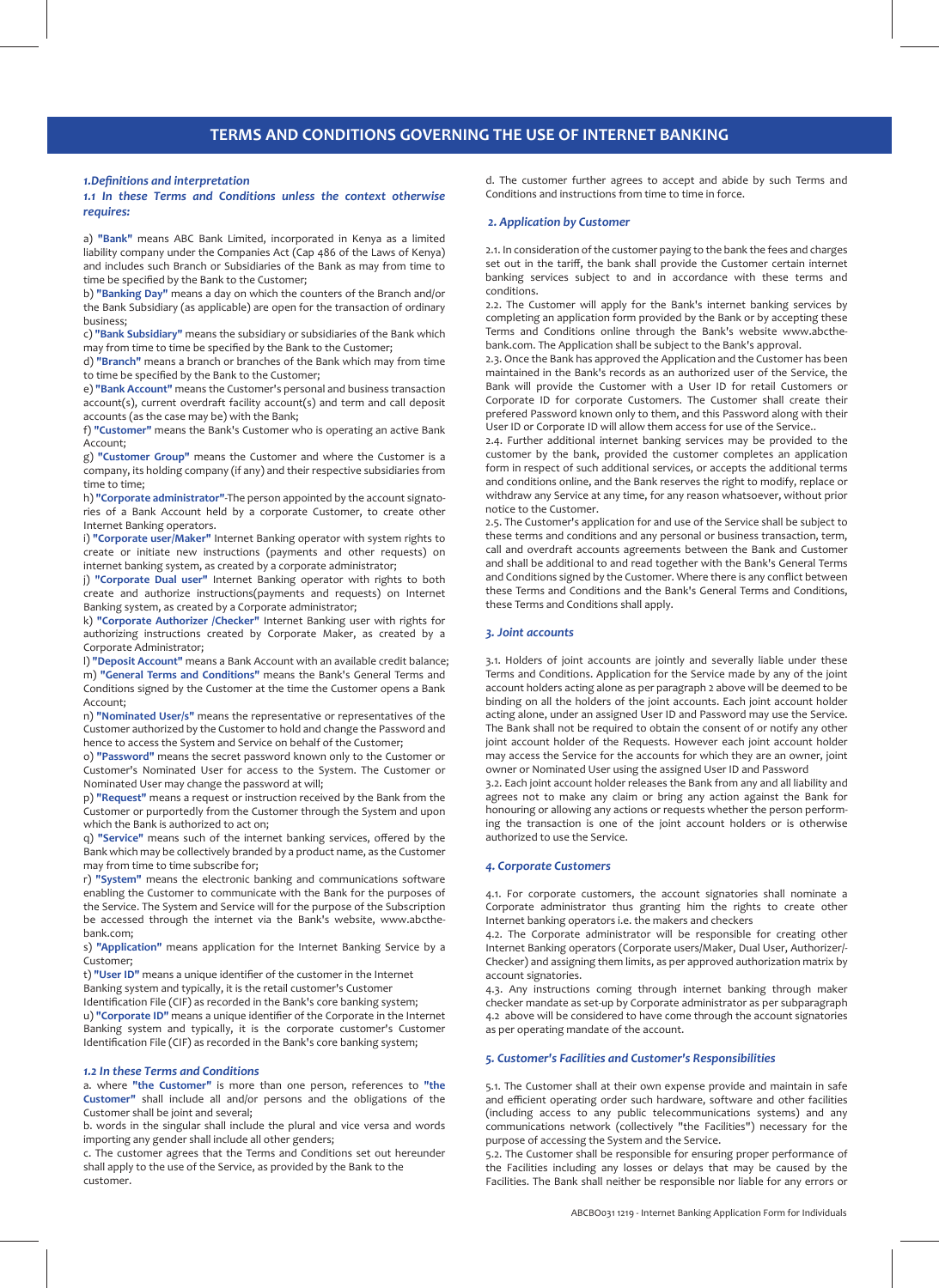# **TERMS AND CONDITIONS GOVERNING THE USE OF INTERNET BANKING (***continued***)**

failures caused by any malfunction of the Facilities nor shall the Bank be responsible or liable for any computer virus or related problems that may be associated with the use of the System, the Service and the Facilities. The Customer shall be responsible for charges due to any service provider providing the Customer with connection to the internet and the Bank shall not be responsible or liable for losses or delays caused by any such services provider.

5.3. The Customer shall obtain all licenses and consents necessary to have access to and use of the System and shall ensure that all persons it allows to have access to the System shall comply with all laws and regulations applicable to the use of the System and shall follow all instructions, procedures and terms contained in these Terms and Conditions and any document provided by the Bank concerning the use of the System and Service.

5.4. The Customer shall prevent any unauthorized access to or use of the System and Service by keeping their User ID/Corporate ID and Password secret at all times. The Customers shall ensure that their User ID/Corporate ID and Password do not become known or come into possession of any unauthorized person.

5.5. The Customer shall take all reasonable and necessary precautions to detect any unauthorized use of the System and Service. To that end, the Customer shall ensure that all communications from the Bank are examined and checked by or on behalf of the Customer as soon as practicable after receipt by the Customer in such a way that any unauthorized use of and access to the System will be detected.

5.6. The Customer shall immediately inform the Bank by telephone with a written confirmation sent the same day in the event that:

(a) The Customer has reason to believe that any Password used by the Customer to gain access to the Service and to communicate with the Bank is or may be known to any person not authorized to know the same and/or has been compromised; and/or

(b) The Customer has reason to believe that unauthorized use of the Service has or may have occurred or could occur and a transaction may have been fraudulently input or compromised.

5.7 The Customer shall not send or attempt to send any Request to the Bank through the System if the Customer has reason to believe that for any reason such Request may not be received by the Bank or may not be received accurately and intelligibly.

5.8 The Customer shall at all times follow the security procedures notified to the Customer by the Bank from time to time or such other procedures as may be applicable to the Service from time to time and specifically those that may be contained on the Bank's internet website. The Customer acknowledges that any failure on the part of the Customer to follow the recommended security procedures may result in a breach of the Customer's profile confidentiality and may lead to unauthorized transactions in account(s) linked to the Customer's Service subscription with the Bank. In particular, the Customer shall ensure that the Service is not used or Requests are not issued or the Relevant functions are not performed by anyone other than a person authorized to do so.

5.9 The Customer shall not at any time operate or use the Service in any manner that may be prejudicial to the Bank.

5.10 The Bank shall be entitled and authorized to debit the Customer's Bank Account with the amounts of the transactions effected via the Service as well as debit the Customer's Bank Account with the amount of any fees applicable to the Service from time to time.

## *6. Irrevocable Authority of the Bank*

6.1. The Bank is irrevocably authorized by the Customer to act on all Requests received by the Bank from the Customer (or purportedly from the Customer) through the System and to hold the Customer liable thereof, notwithstanding that any such requests are not authorized by the Customer or are not in accordance with any existing mandates given by the Customer. If the Customer requests the Bank to cancel any transaction or instruction after a Request has been received by the Bank from the Customer, the Bank may in its absolute discretion cancel such transaction or instruction but shall have no obligation to do so.

6.2. The Bank shall be entitled to accept and to act upon any request, even if that Request is otherwise for any reason incomplete or ambiguous if, in its absolute discretion, the Bank believes that it can correct the incomplete or ambiguous information in the Request without reference to the Customer being necessary.

6.3. The Bank shall not be obliged to accept or to act upon any Request if to do so would require access to, action by, or information from the Branch, or any Bank Subsidiary located in any jurisdiction where it is not a Banking Day at the relevant time when such access, action or information is required or would cause a breach of any existing mandate facility limit or agreement between the Bank, the Branch and/or Bank Subsidiary (as applicable) and the Customer. In the event that the Bank does accept or act upon any such Request, the Customer shall remain liable thereof.

6.4. In the event of any conflict between any terms of any Request from the Customer and the terms of these Terms and Conditions, the terms of these Terms and Conditions shall prevail. These Terms and Conditions and all authorizations and other procedures agreed under these Terms and Conditions supplement any General Terms and Conditions and any mandates, which apply to the Customer's Bank Accounts with the Bank.

#### *7.Limits of Internet Banking Transactions*

7.1. The Customer may transfer or effect a payment for any amount as long as the transaction does not cause the balance in the Deposit Account to be less than zero unless the Customer has either an approved overdraft facility for the affected Deposit Account or a term Deposit Account pledged with the Bank to cover excesses that may arise in the affected Deposit Account from time to time in which case the two accounts are linked in the System for that purpose.

7.2. If the Customer has an approved overdraft facility or term Deposit Account linked to the payment Deposit Account, the transfers and/or electronic bill payments using the Service should not exceed the approved overdraft facility or the pledged term Deposit Account.

# *8. Records of Transactions and Customer Rights to This Information.*

8.1. All activities performed by the Customer once allowed access into the System will be logged until the Customer ends a session. The Bank shall maintain copies of all Requests received from the customer in electronic form. In addition, any hard copies of documentation prepared by the Bank in the process of effecting a transaction as per the Customer's Requests will be maintained. As between the Customer and the Bank, the Bank's copy records shall be conclusive evidence of the fact of receipt or non-receipt of a Request and of the contents of such Request.

8.2. The Account statement (hereinafter "the Account Statement") that the customer receives at the determined product frequency will reflect all the Service transactions.

8.3. The Customer shall be deemed to have accepted and shall not subsequently challenge or object to any of the transactions contained in the Account Statement if the Customer fails to object to the Account Statement in writing within 30 days from the date the Account Statement was sent or deemed to have been sent to the Customer by the Bank.

#### *9.Charges*

9.1. The Customer shall pay to the Bank transaction charges applicable to various transaction types as advised by the Bank from time to time. The Bank may in its sole discretion revise these charges and fees.

9.2. The Customer shall pay any tax chargeable upon any sums payable by the Customer to the Bank and also any other charges or duties levied on the Customer or the Bank by any governmental or statutory body relating to the provision of the Service.

9.3. The Bank is hereby irrevocably authorized from time to time to debit any amounts payable by the Customer under the provisions of subparagraphs 9.1 and/or 9.2 to any account in any currency maintained by the Bank, the Branch and/or the Bank subsidiaries (as applicable) in the name of the Customer. In addition to the fees payable under these Terms and Conditions, the charges and fees applicable to the Customer's Bank Accounts will apply.

# *10. Exclusion of Liability*

10.1. Circumstances not within the Bank's control

The Bank shall not be responsible or liable for any loss suffered by the Customer should the Service be interfered with or be unavailable by reason of (a) any industrial action, (b) the failure of any of the Customer's Facilities, or (c) any other circumstances whatsoever not reasonably within the Bank's control including, without limitation, force majeure or error, interruption, delay or non-availability of the System, terrorist or any enemy action equipment failure, loss of power, adverse weather or atmospheric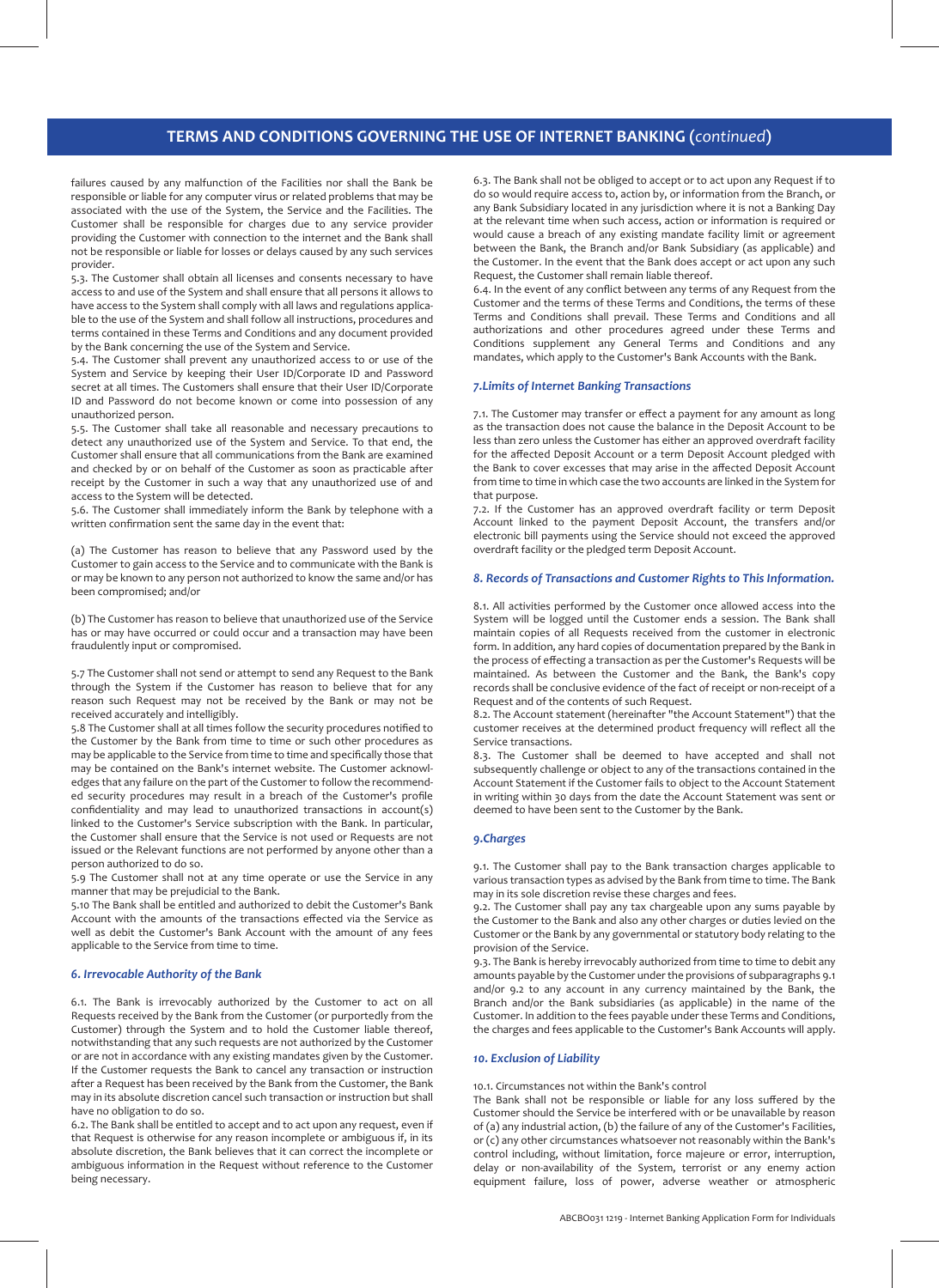# **TERMS AND CONDITIONS GOVERNING THE USE OF INTERNET BANKING (***continued***)**

conditions, and failure of any public or private telecommunications system. 10.2. Electronic Bill Payments and Transfer of Funds

(a) The Bank will not be liable for any losses or damage suffered by the Customer as a result of delay, failure and/or refusal by the Bank to act on a Request in time or at all in any one or more of the following circumstances (as the case may be):-

(i) If the Customer does not have enough funds in the Deposit Account;

(ii) If the payment or transfer would result in the Customer's approved overdraft facility limit being exceeded;

(iii) If the Customer does not authorize a bill payment in good enough time for the payment to be made and properly credited by the payee (the Customer's counter-party) by the time it is due;

(iv) If the System or the Customer's Facilities were not working properly;

(v) If circumstances beyond the Bank's control including those specified in sub paragraph 10.1 above prevent the Bank from making a payment or transfer;

(vi) If the money in the Customer's account is subject to legal process court order or other encumbrance restricting the payment or transfer;

(vii) If the Customer does not give proper or complete instructions for the payment or transfer or the Customer does not follow the procedures in this or other applicable agreement with the Bank for requesting a payment or a transfer;

(viii) If the Bank has reason to believe that the Customer or someone else is using the Service for fraudulent or illegal purposes;

(ix) If a payment or a transfer request would consist of money deposited in a form or by a method that has not yet made the money available for withdrawal;

(x) If the payment or transfer request is in contradiction or conflict with other existing account agreements with the customer;

(xi) If the payment or transfer request is received at a time when it is operationally not possible to effect the same within working hours of that day

(ii) If the payment or transfer would result in the Customer's approved overdraft facility limit being exceeded;

(b) If the Bank makes a timely payment or transfer but the payee nevertheless fails to credit the Customer's payment promptly after receipt, the Bank shall not be liable for any loss or damage suffered by the Customer as a result of such failure on the part of the payee.

#### 10.3 Indemnity

(a) The Customer shall indemnify and keep the Bank indemnified on a full and unqualified indemnity basis against all and any costs (including legal costs), claims, actions, proceedings, losses, damage, demands, liabilities, and expenses suffered or incurred by the Bank in connection with or arising from (a), (b) and/or (c) of subparagraph 10.1 or where the particular circumstances is within the Customer's control and against all and any costs (including legal costs), claims, actions, proceedings, losses, damage, demands, liabilities, and expenses suffered or incurred by the Bank as a consequence of any breach by the Customer of any term or condition hereof.

(b) The Customer shall indemnify and keep indemnified the Bank against any demands, claims, actions, losses, damages or costs relating to or in connection with the Service, whether directly or indirectly, unless such demands, claims, actions, losses, damages, or costs arose as a direct consequence of the gross negligence or willful misconduct of the Bank or any of its employees.

(c) The Customer shall indemnify and keep indemnified the Bank against the following: -

(i) All demands, claims, actions, losses and damages of whatever nature which may be brought against the Bank or which it may suffer or incur arising from the Bank's reliance on any incorrect, illegible, incomplete or inaccurate information or data contained in any Request received by the Bank.

(ii) Any loss or damage that may arise from the Customer's use, misuse, abuse or possession of any third party software, including without limitation, any operating system, browser software or any other software packages or programs.

(iii) Any unauthorized access to the Customer's accounts or any breach of security or any destruction or accessing of the Customer's data or any destruction or theft of or damage to any to the Customer's equipment.

(iv) Any loss or damage occasioned by the failure by the Customer to adhere to any terms and conditions applicable to the Service and/or by supplying of incorrect information or loss or damage occasioned by the failure or unavailability of third party facilities or systems or the inability of a third party to process a transaction.

(v) Any loss or damage that may arise from the use of the Service by the

Customer, any joint account holder, Corporate Administrator, Corporate User/Maker, Corporate Dual user and/or Corporate Authorizer/Checker.

10.4 If for any reason other than a reason mentioned in subparagraph 10.1the Service is interfered with or unavailable, the Bank's sole liability in respect thereof shall be to re-establish the Service as soon as reasonably practicable or, at the Bank's option, to provide to the Customer alternative banking facilities which need not be electronic facilities.

10.5 Save as provided in subparagraph 10.4, the Bank shall not be liable to the Customer for any interference with or unavailability of the Service, howsoever caused.

10.6 Under no circumstances shall the Bank be liable to the Customer for any loss of profit or anticipated savings or for any indirect or consequential loss of whatever kind, howsoever caused, arising out of or in connection with the Service.

10.7 Except in respect of death or personal injury caused by the negligence of the Bank, the Bank shall be under no liability for any claim whatsoever in respect of any terms and conditions contained herein or their performance thereof or any transactions effected by the Bank in response to any Request unless the Bank has received notice in writing of any such claim from the Customer:

(a) In the case of any claim relating to a transaction, within thirty (30) days from the date of the alleged transaction on which such claim is based; and

(b) In all other cases within ninety (90) days of the date of the alleged action or inaction by the Bank on which such claim is based.

10.8 To the extent permitted by law, the Bank:

(a) Disclaims all warranties with respect to the System and Service either express or implied, including but not limited to any implied warranties relating to quality, fitness for any particular purpose or ability to achieve a certain result.

(b) Makes no warranty that the System is error free or that its use will be uninterrupted and the Customer acknowledges and agrees that the existence of such errors shall not constitute a breach of these Terms and Conditions.

## *11. Amendments*

The Bank may vary these Terms and Conditions at any time. Notification of any such variation may be given to the Customer either in writing or by publication thereof by such means as the Bank may decide but any variation whether notified or not shall be binding on the Customer.

#### *12. Termination*

12.1. Notwithstanding anything contained in these Terms and Conditions, the Subscription may be terminated at any time by either party.

12.2. Upon termination, if the Customer re-applies for a Subscription, a reconnection fee may be payable .

12.3. The Bank may unilaterally terminate the Subscription for any reason, including but not limited to in the event that the Customer's Bank Account does not have sufficient available balances for the Bank to debit the applicable charges for the Subscription.

12.4. If the Customer terminates the Subscription, the Bank may continue to make electronic bill payments, transfer of funds and other transactions that the Customer would have previously authorized until such time as the Bank will have had a reasonable opportunity to act on the Customer's notice of termination.

12.5. The termination of this Subscription shall not, in itself, terminate or affect the relationship of Banker and Customer between the Bank and the Customer.

12.6. Paragraphs 10, 14 and 17 shall survive termination of the Subscription.

#### *13. General Provisions*

13.1. The Customer shall not assign any benefit or any rights arising hereunder without the prior written consent or confirmation from the Bank.

13.2. No waiver by the Bank of any breach by the Customer of any of the terms and conditions hereof shall be effective unless it is an express waiver in writing of such breach. No waiver of any such breach shall waive any subsequent breach by the Customer.

13.3. The Customer acknowledges:

(a) that it has not relied upon any representation, warranty, promise, statement of opinion or other inducement made or given by or on behalf of or purportedly by or on behalf of the Bank in deciding to; and that

(b) no person has or has had authority on behalf of the Bank whether before,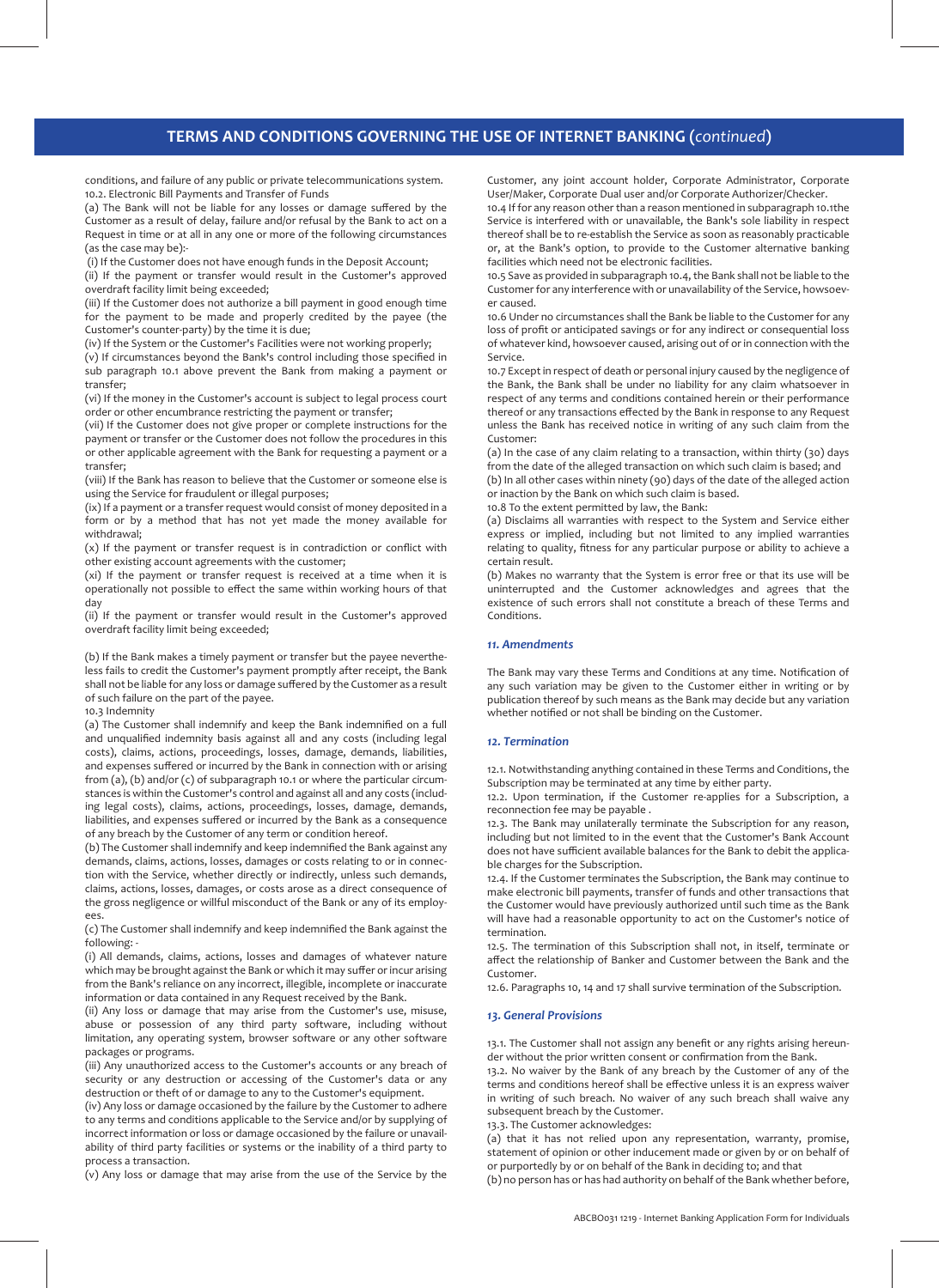# **TERMS AND CONDITIONS GOVERNING THE USE OF INTERNET BANKING**

on or after the subscription to make or give any such representation, warranty, promise, statement of opinion or other inducement to the Customer or to enter into any collateral or side agreement of any kind with the Customer in connection with the Service.

13.4. For the avoidance of doubt, nothing herein shall vary, discharge or in any other way affect or prejudice any security granted by the Customer or any third party in favour of the Bank in relation to any obligations of the Customer which may rise if any Request from the Customer hereunder is acted upon by the Bank.

13.5. If any provision of these terms and conditions is or becomes illegal, invalid or unenforceable in any jurisdiction, such illegality, invalidity or enforceability shall not affect the legality, validity or enforceability of the remaining provisions of these terms and conditions.

13.6. Any notice required to be given in writing under these terms and conditions shall be sufficiently served if sent by registered post, stamped and properly addressed;

(a) to the manager of the Branch or of the Bank at the address of the Branch or the Bank, if to be served on the Bank; or

(b) To the Customer at the address of the Customer as per the Bank's records, if to be served on the Customer. And shall be deemed to have been served five banking days after posting.

#### *14. Confidentiality and Disclosure*

14.1. The Customer undertakes to maintain strict confidentiality of its User ID/Corporate ID and Password and any other information and materials of any nature supplied to it by the Bank in relation to the Service. The Customer agrees to notify its agents, employees and/or sub-contractors of the provisions of this paragraph and to impose this confidentiality requirement on its agents, employees and/or sub-contractors entering into separate agreements, if necessary. The Customer shall be fully liable to the Bank for any breach of the provisions of this paragraph by itself, its employees, agents and/or sub-contractors.

14.2. The Customer hereby agrees that, if necessary for the provision of the Service, the Bank may disclose information about the Customer to any member of the Bank Group or the Customer Group.

14.3. The Customer also hereby agrees that the Bank may disclose information about the Customer to third parties' in the following circumstances:-

(a) Where such disclosure is necessary in order for the Bank to act on a Request.

(b) In order to comply with any law regulation or court order. If the Bank has to obey an order for information from an authorized government body, the Bank may, to the extent required by law, notify the Customer before giving out the information.

(c) Disclosure to the Bank's agents, sub-contractors, auditors, attorneys and other professional service providers to the extent required in the normal course of their duties.

(d) Disclosure to a licensed credit reference agency the services of whom the Bank may have subscribed to.

(e) If it involves a claim by or against the Bank in respect of an item deposited or drawn against the Customer's account.

(f) If the Customer authorizes the disclosure.

## *15. Intellectual Property Rights*

15.1. The Customer acknowledges that the intellectual property rights in the System (and any amendments or enhancements thereto from time to time) and all associated documentation that the Bank provides to the Customer through the System or otherwise are vested either in the Bank or in other persons from whom the Bank has a right to use and to sub-license the System and/or the said documentation. The Customer shall not infringe any such intellectual property rights.

15.2. The Customer shall not duplicate, reproduce or in any way tamper with the System and associated documentation without the prior written consent of the Bank.

#### *16. Protection from Third Parties*

The customer shall indemnify the Bank against, and hold it harmless from, any and all liabilities, claims, costs, expenses and damages of any nature in any way arising out of or relating to disputes or legal actions by third parties concerning the use or Bank's provision of the Services.

Customer's obligations under this section shall survive termination of the Subscription.

# *17. Relationship*

Nothing in these Terms and Conditions shall create any agency, fiduciary, joint venture or partnership relationship between customer and the Bank.

#### *18. Headings*

The headings contained in these Terms and Conditions are for convenience of reference only, and shall not be deemed to be a part of these Terms and Conditions neither be referred to in connection with the interpretation of these Terms and Conditions.

## *19. Severability*

In the event that any provision of these Terms and Conditions or the application of any such provision to any person or set of circumstances shall be determined to be invalid, unlawful, void or unenforceable to any extent, the remainder of these Terms and Conditions and the application of such provision to persons or circumstances other than those as to which it is determined to be invalid, unlawful, void or unenforceable, shall not be impaired or otherwise affected and shall continue to be valid and enforceable to the fullest extent permitted by law.

If there are two or more persons comprised in the expression "the customer" then the undertakings and liabilities of the Customer under these Terms and Conditions shall be joint and in solid undertakings and liabilities shall be construed accordingly and reference herein to the "customer" shall mean any or more of them.

If the customer is a corporate body, then these Terms and Conditions shall continue in full force and effect and continue to bind each of its assigns and successors.

#### *20. Governing Law*

These Terms and Conditions shall be governed by and construed in accordance with the law of the Republic of Kenya and all disputes, actions and other matters relating thereto will be determined in accordance with such law.